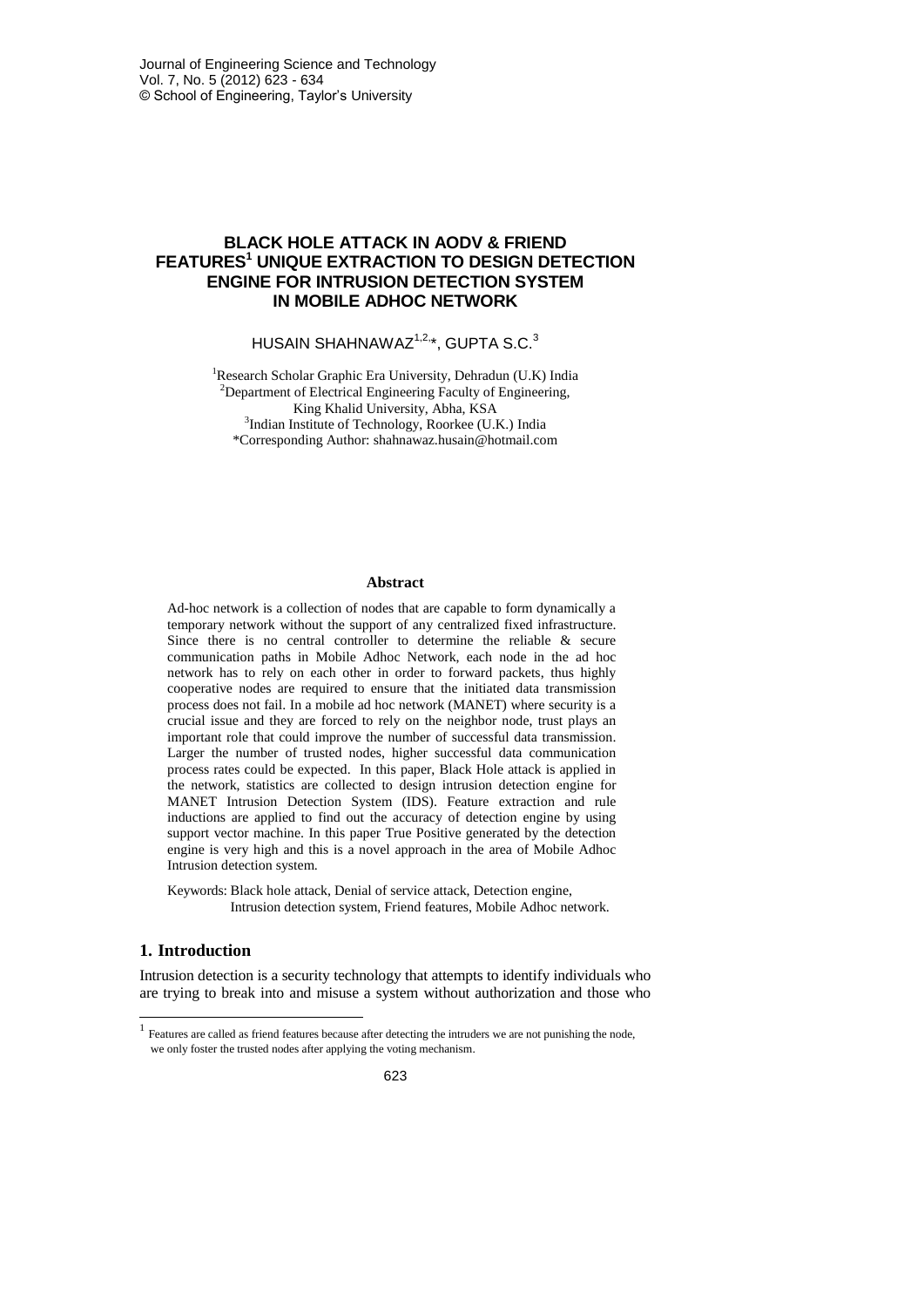have legitimate access to the system but are abusing their privileges [1]. An intrusion detection system (IDS) dynamically monitors the system and user actions in the network in order to detect intruders. Because an information system can pursue from various kinds of security vulnerabilities, it is both technically difficult and economically costly to build and maintain a system which is not susceptible to attacks. Experience teaches us never to rely on a single defensive line or technique. IDSs, by analyzing the system and user operations in search of activity undesirable and suspicious, can effectively monitor and protect against threats.

Research on IDSs began with a report by Anderson [2] followed by Denning's seminal paper [3], which lays the foundation for most of the current intrusion detection prototypes. Since then, many research efforts have been devoted to wired Intrusion Detection Systems. Numerous detection techniques and architecture for host machines and wired networks have been proposed. A good taxonomy of wired IDSs is presented in [4].

With the rapid proliferation of wireless networks and mobile computing applications, new vulnerabilities that do not exist in wired networks have appeared. Security poses a serious challenge in deploying wireless networks in reality. However, the vast difference between wired and wireless networks make traditional intrusion detection techniques inapplicable. Wireless IDSs, emerging as a new research topic, aim at developing new architecture and mechanisms to protect the wireless networks.

In MANETs, intrusion prevention and intrusion detection techniques need to complement each other to guarantee a highly secure environment. They play different roles in different status of the network. Intrusion prevention measures, such as encryption and authentication, are more useful in preventing outside attacks. Once the node is compromised, intrusion prevention system will have little effect in protecting the network, in this situation, the role of intrusion detection is more important. When a node is compromised, the attacker owns all its cryptographic key information. Therefore, encryption and authentication cannot defend against a trusted but malicious user. Type of attacks possible in Mobile Adhoc network is given in Table 1.

| Unfair use of the transmission<br>channel (UTC) | <b>Anomalies in Packet</b><br><b>Forwarding (APF)</b> |
|-------------------------------------------------|-------------------------------------------------------|
| • Ignoring the MAC protocol                     | • Drop packets                                        |
| • Jamming the transmission                      | • Blackhole Attack                                    |
| channel with garbage                            | • Gray hole Attack                                    |
| • Ignoring the bandwidth                        | • Delay packet transmissions                          |
| reservation scheme                              | $\bullet$ Wormhole Attack                             |
| • Malicious flooding                            | • Packet dropping                                     |
| • Network Partition                             | • Routing Loop                                        |
| • Sleep Derivation                              | • Denial of Service (DoS)                             |
|                                                 | • Fabricated route messages                           |
|                                                 | • False Source Route                                  |
|                                                 | • Cache Poisonings                                    |
|                                                 | • Selfishness                                         |
|                                                 | $\bullet$ Spoofing                                    |

**Table 1.List of UTC and APF.**

In this paper black hole attack is applied in Mobile Adhoc Network, In black hole attack [5-7], a malicious node uses its routing protocol in order to advertise itself for having the shortest path to the destination node or to the packet it wants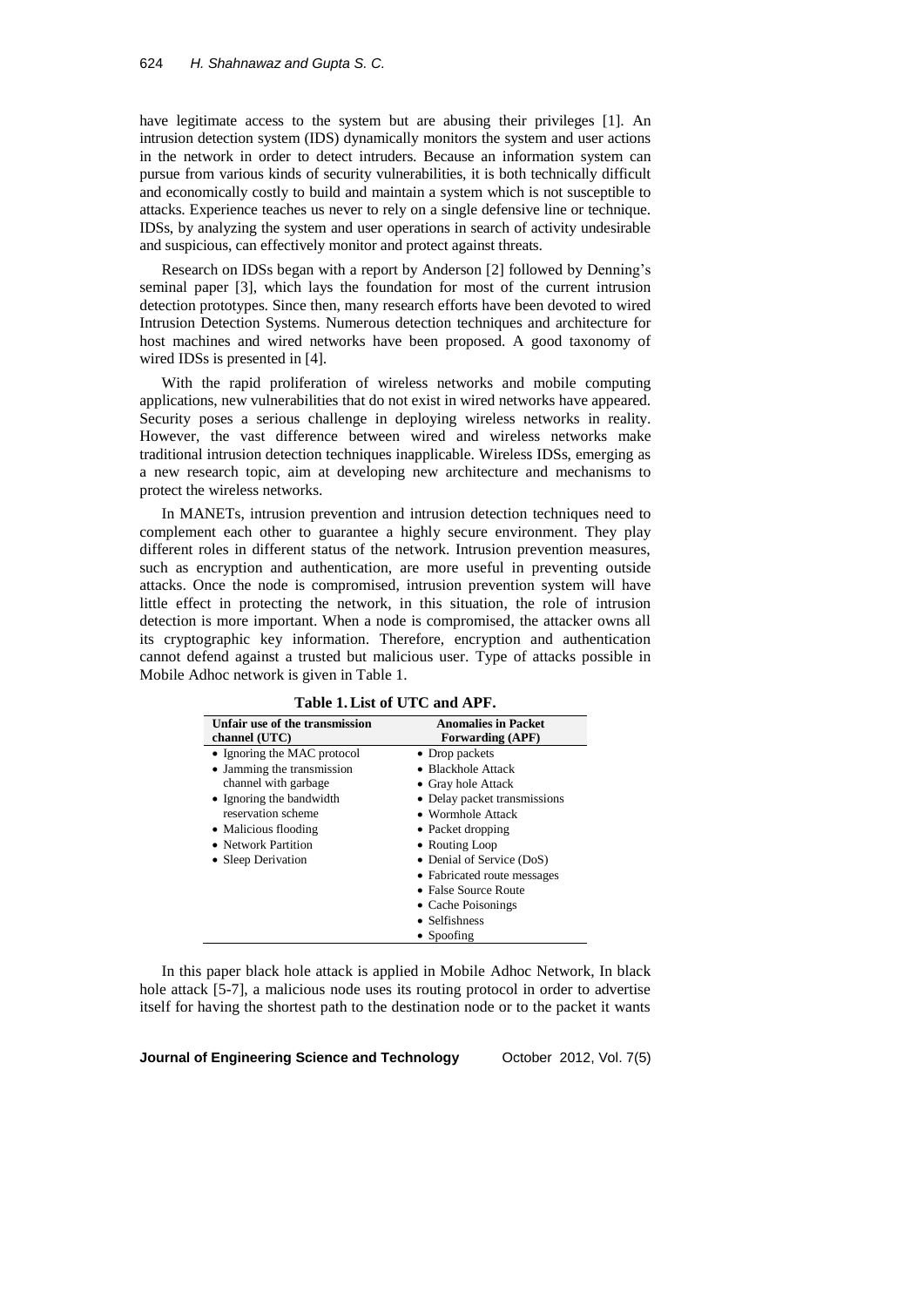to intercept. In this way attacker node will always have the availability in replying to the route request and thus attract the whole traffic of the network  $\&$  intercept the data packet and further it may retain it or drop it.

### **2. Related Work**

Reputation based schemes detect misbehaving nodes and notify other nodes of the misbehaving nodes. Incentive based approaches aims to promote positive behavior to foster cooperation instead of relying on participants to report and punish misbehaving nodes. Otrok, et al. [8], Davis et al. [9], Yan et al. [10], and Kong et al. [11] have developed a distributed and cooperative intrusion detection system (IDS) where individual IDS agents are placed on each and every node. Each IDS agent runs independently, detects intrusion from local traces and initiates response.

Bhargava and Agrawal [12] have extended the IDS model described in [13] to enhance the security in AODV (Ad-hoc on demand Distance Vector) routing protocol. Watchdog [14] proposes to monitor packet forwarding on top of source routing protocols like DSR. Watchdog has the limitations of relying on overhearing packet transmissions of neighboring nodes for detecting anomalies in packet forwarding. Kong et al. [11] follow the concept of [14] but work with ADOV. They add a next hop field in AODV packets so that a node can be aware of the correct next hop of its neighbors. They also considers more types of attacks, such as packet modification, packet duplication, and packet-jamming DoS attacks. Balakrishnan et al. [15] have proposed a way to detect packet dropping in ad-hoc networks. Trust features [10, 16-22] in existing trust-based routing schemes for MANET.

The model in [23] is derived from previous research provide evidence on how a friendship mechanism could be used to improve the accuracy of IDS in MANET [17]. This model is extended in [24] to design the attack possible using TCP protocol, right now it is not needed in Mobile Adhoc Network but only for the sake of future extensions and possibilities and in [25] intrusion detection system for Denial of service attack. Ibrahim [26] introduced a hierarchical off-line anomaly network intrusion detection system based on Distributed Time-Delay Artificial Neural Network is introduced. The results indicate that dynamic neural nets (Distributed Time-Delay Artificial Neural Network) can achieve a high detection rate, where the overall accuracy classification rate average is equal to 97.24%.

One of the main issues in MANET IDS is the number of false alarms raised in the network as a result of false claims/reports made by individual nodes. This anonymity problem is a big challenge in MANET because it is difficult for nodes to distinguish between trusted and un-trusted nodes in such autonomous networks.

# **3. Proposed Frame Work**

In [23] some assumptions that each node has a list of initial trust given in Table 2, and that will be shared with the other nodes present in the network these initial trust list can be generated on behalf of profile database shown in Fig. 1. These initial lists are known as Direct Friend Mechanism (DFM). Description about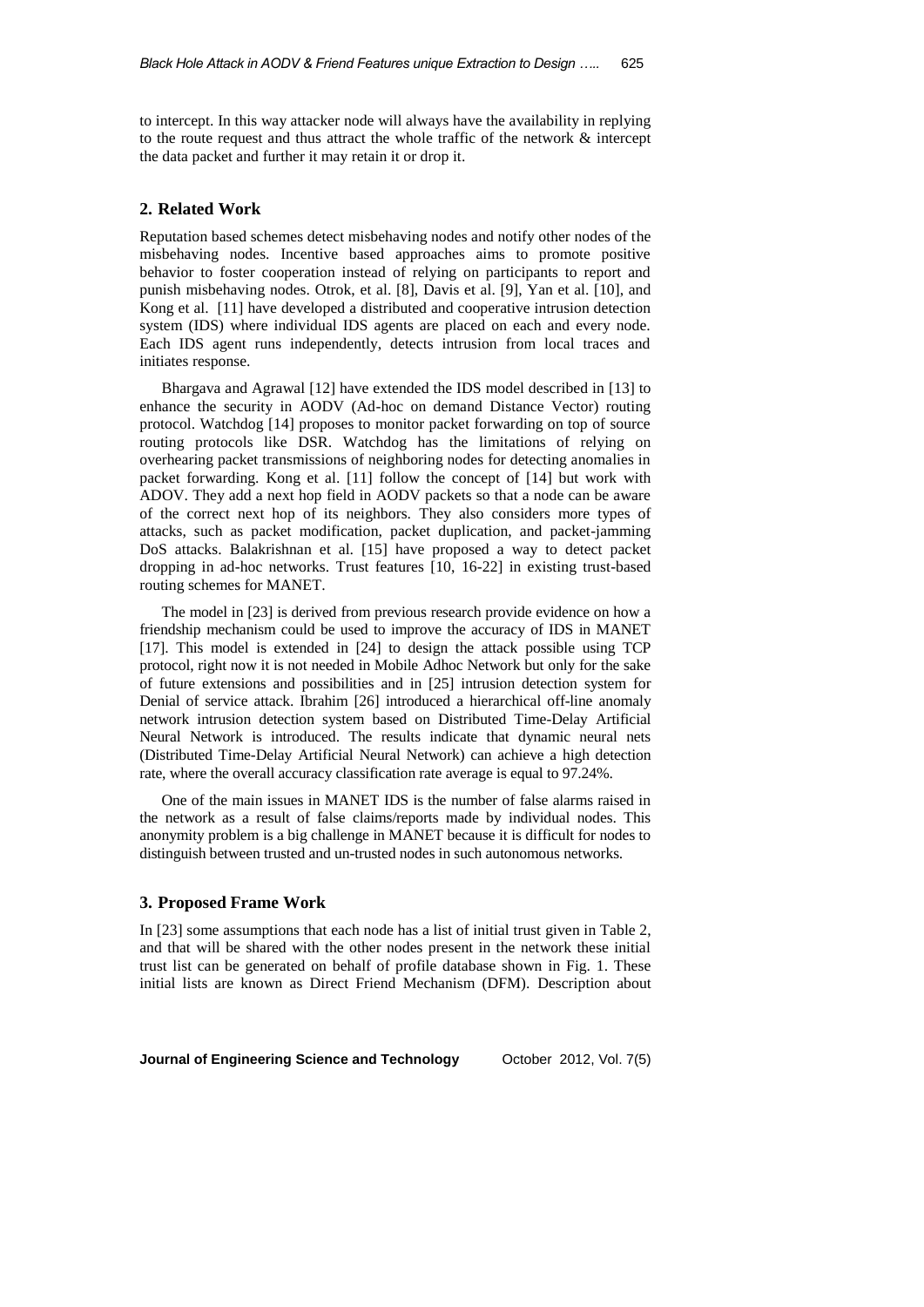complete model like Gids (Fig 2.), Lids, node initial Trust, Indirect Trust, Feedback Table can be accessed from [23].



**Fig. 1. Local Intrusion Detection System (Lids) [23].**



**Fig. 2. Global Intrusion Detection System (Gids) [23].**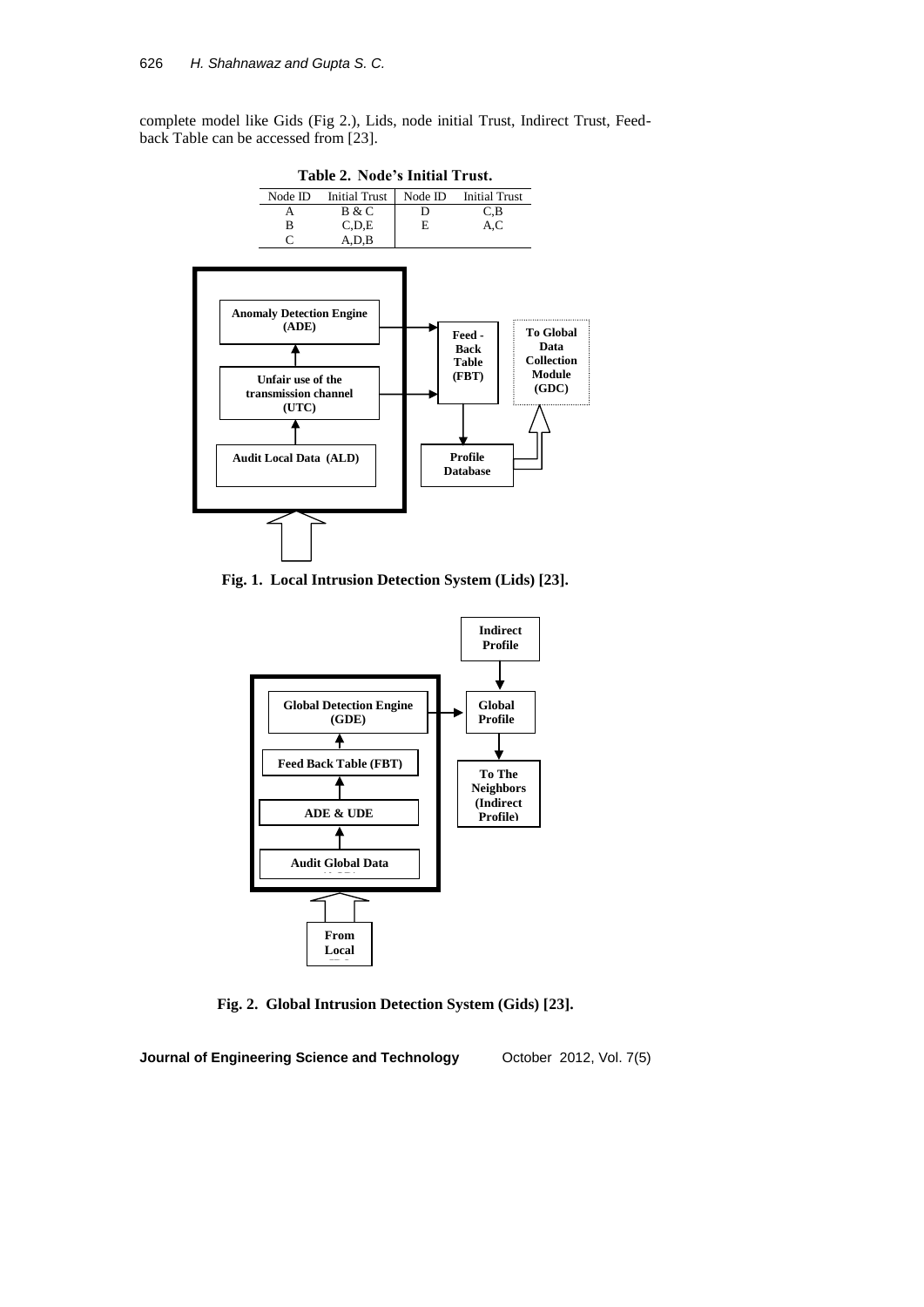### **3.1.IDS alarm analysis**

This provides four possible results for each traffic trace analyzed by the IDS

True Positive (TP): when the attack succeeded and the IDS was able to detect it

#### **(Success ^Detection)**

True Negative (TN): when the attack failed and the IDS did not report it

## **(¬Success ^ ¬ Detection)**

False Positive (FP): when the attack failed and the IDS reported on it

**(¬ Success ^ Detection)**

False Negative (FN): when the attack succeeded and the IDS was not able to detect it

#### **(Success ^ ¬ Detection)**

And accuracy of the IDS system is based on above mentioned parameters.

Accuracy of the System  $=$   $(TP+TN) / (TP+TN+FP+FN);$ 

In [23], IDS model is divided into two sub-models one is Local IDS and another is Global IDS and they follow the 20:80 Rule to speed up their detection rate. In Lids the thresh hold values is set very high in the detection engine to detect the highly malicious node. Lids use Table 3 Feed Back Table (FBT) to provide the collective result from unfair use of Transmission channel based detection engine (UDE) and Anomaly Based Detection Engine (ADE) [23]. Profile data base will maintain the trusted neighbor list generated by Lids and this list is again used in Gids for rigorous checking for rest of the rules in which Threshold value of detection engine is set to detect normal intruder behavior.

**Table 3. Feed Back Table (FBT).**

| UDE | <b>ADE</b> | Value |
|-----|------------|-------|
|     | 0          |       |
| 0   |            |       |
|     | $\Omega$   |       |
|     |            |       |

After completing the detection engine process data collected from Gids and indirect profile will collectively decide the trust level on behalf of voting scheme given in Table 4.

**Table 4. Trust Level Generated By Global Detection Engine.**

| Node Id | <b>Trust Level</b> |
|---------|--------------------|
| А       | 2/5                |
| B       | 3/5                |
| C       | 4/5                |
| D       | 2/5                |
| E       | 1/5                |

Feature Selection in the area of intrusion detection can be found in [27, 28], where standard feature selection techniques (forward / backward search, beam search or sequential search) are applied in combination with decision trees and keyword based IDS.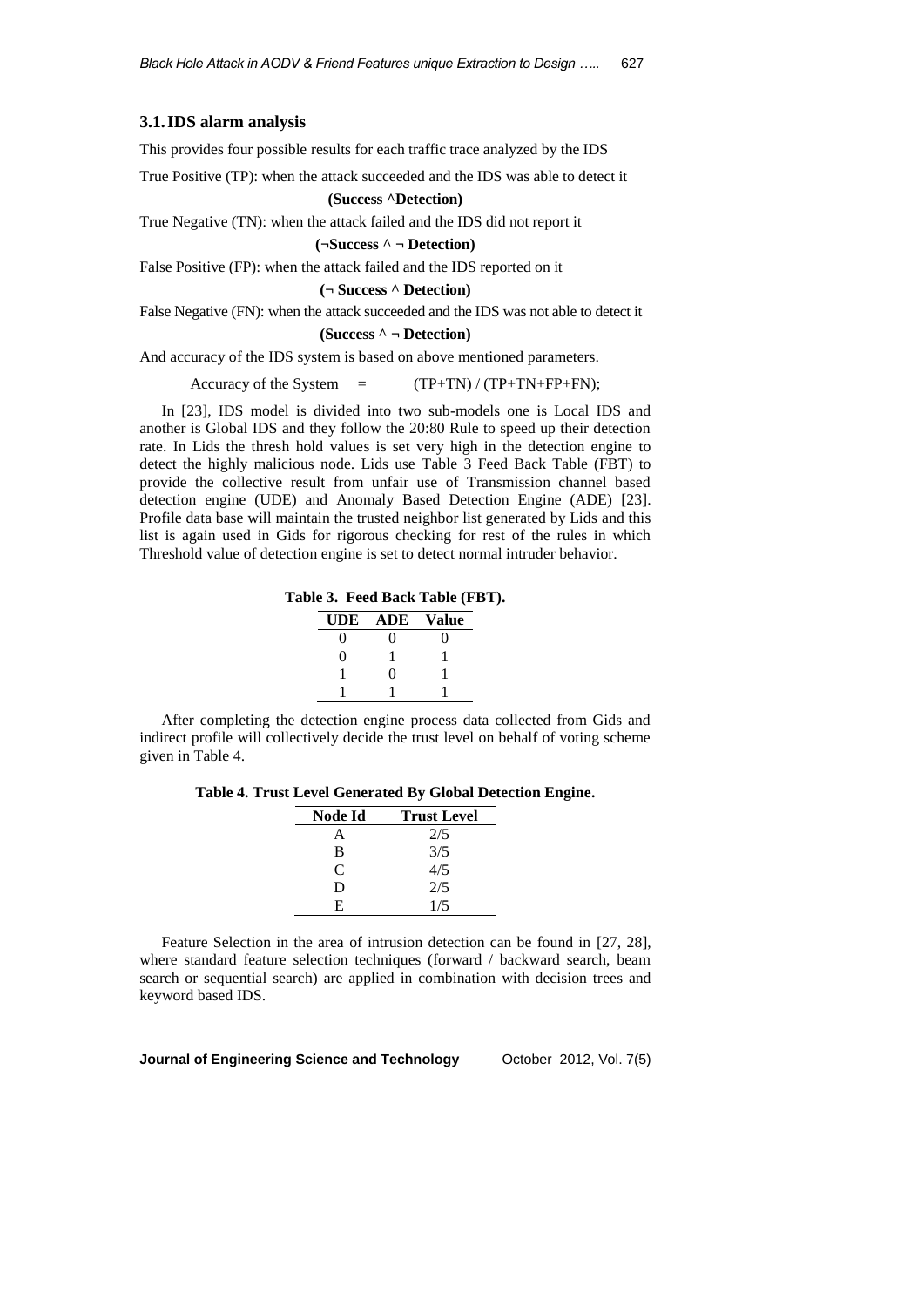#### **3.2.Simulation environment**

Opnet Modeler is used for simulation; and Simulation Area is 1 Sq. Kilometer, there are 21 MANET workstations; with random mobility of (0-20) m/s, following a trajectory during simulation Trajectory 5 (a predefined trajectory in Opnet) shows in Fig. 3 as white lines , all nodes are AODV enabled, sending the Route Request for mobile node 20. Figure 3 shows the environment of simulation. Simulation parameters at a glance are given in Table 5. To apply Black Hole attack, AODV parameters for normal & malicious nodes are given in Table 6, MANET Traffic<sup>2</sup> generated parameters for normal and malicious nodes are given in Table 7.

Initially simulation is carried out without malicious node then one malicious node is inserted in the network in this environment node  $5<sup>3</sup>$  is the malicious node and performance of the system is compared with and without malicious node.

Various features are generated after the simulation but few of them can be considered for further evaluation, which are used in Section 3.4. Performance evaluation of network without malicious node and with malicious node can be measured but they are not required in this paper because it is focused on designing of Intrusion detection system.



**Fig. 3. Simulation Environment.**

| <b>Parameters</b>       | Value                   |
|-------------------------|-------------------------|
| Simulation Area         | $1000*1000$ (in meters) |
| <b>Simulation Time</b>  | 3600 Sec                |
| <b>Nodes</b>            | 21                      |
| Mobility                | $(0-20)$ m/sec (Random) |
| Distribution            | Random                  |
| Trajectory              | Trajectory-5            |
| <b>Routing Protocol</b> |                         |

**Table 5. Simulation Parameters at a Glance.**

<sup>2</sup>It is called as MANET Traffic because in Mobile Adhoc Network in place of Application layer we have Manet Traffic Generation layer.

<sup>3</sup>we can insert more than one malicious node it will disturb the network but we are focused only to gather the statistics generated by the malicious node whether it is one or more than one it does not have impact on our aim.

**Journal of Engineering Science and Technology** October 2012, Vol. 7(5)

1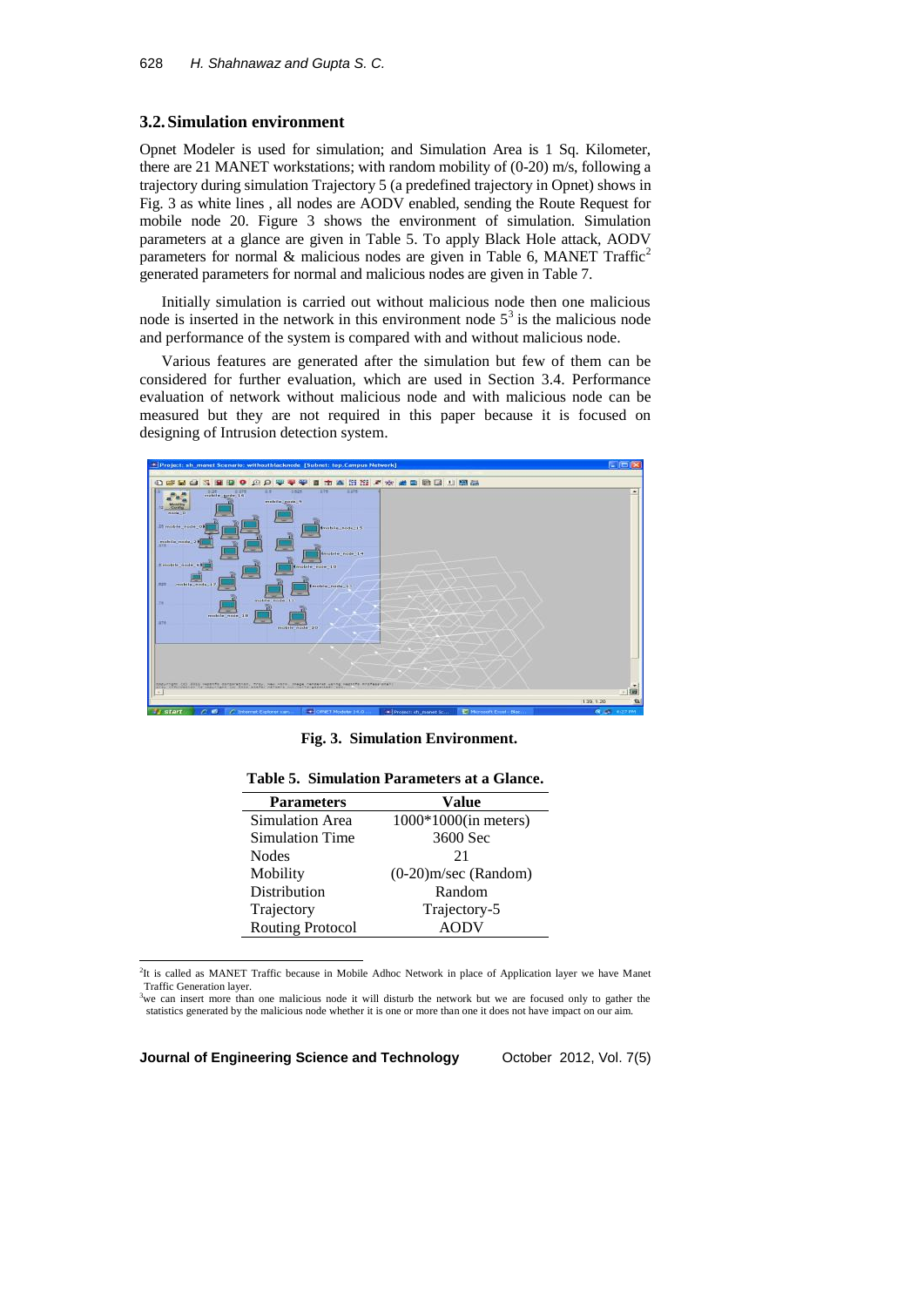| <b>Parameters</b>                         | Value             | Value             |  |
|-------------------------------------------|-------------------|-------------------|--|
|                                           | (Normal Node)     | (Malicious Node)  |  |
| <b>Route Discovery Parameters</b>         | Default           | Custom Level      |  |
| <b>Route Request Retries</b>              | 5                 |                   |  |
| Route Request Rate Limit<br>(Packets/Sec) | 10                | $\Omega$          |  |
| <b>Gratutious Route Reply Flag</b>        | Enabled           | Enabled           |  |
| Destination only Flag                     | Enabled           | Enabled           |  |
| Acknowledgement Required                  | Enabled           | Enabled           |  |
| <b>Active Route Timeout</b>               | 3                 | 3                 |  |
| Hello Interval                            | Uniform $(1,1.1)$ | Uniform $(1,1.1)$ |  |
| Net Diameter                              | 35                | 1000              |  |
| Timeout Buffer                            | 2                 | 0                 |  |
| <b>TTL</b>                                | Default           | Default           |  |
| Packet Queue Size (packets)               | Infinity          | 0                 |  |

**Table 6. AODV Parameters for Malicious and Normal Node.**

| <b>Start Time</b>                             |                   |                   |
|-----------------------------------------------|-------------------|-------------------|
|                                               | (Normal Node)     | (Malicious Node)  |
| <b>Parameters</b>                             | Value             | Value             |
| Table 7. MANET Traffic Generation Parameters. |                   |                   |
|                                               |                   |                   |
| Packet Oueue Size (packets)                   | Infinity          | $^{(1)}$          |
| <b>TTL</b>                                    | Default           | Default           |
| <b>Timeout Buffer</b>                         | 2                 | $\Omega$          |
| Net Diameter                                  | 35                | 1000              |
| Helio Interval                                | Uniform $(1,1.1)$ | Uniform $(1,1,1)$ |

| <b>Parameters</b>             | v ange<br>(Normal Node)          | v anie<br>(Malicious Node) |
|-------------------------------|----------------------------------|----------------------------|
| <b>Start Time</b>             | 10                               | 10                         |
| Packet Inter Arrival Time     | Exponential(1)                   | Exponential(1)             |
| Packet Size                   | Exponential(1024)<br><b>bits</b> | Exponential(1024)<br>bits  |
| <b>Destination IP Address</b> | Mobile Node 20<br>(192.168.3.20) | Self<br>(192.168.3.5)      |

# **3.3. Support vector machine**

In this research SVM is used for solving learning, classification and prediction. Support vector machines (SVMs) are learning systems that use a hypothesis space of linear functions in a high-dimensional feature space, trained with a learning algorithm from optimization theory. This learning strategy, introduced by Vapnik [29], is a very powerful method that has been applied in a wide variety of applications. The basic SVM deals with two-class problems in which the data are separated by a hyper plane defined by a number of support vectors. Support vectors are a subset of training data used to define the boundary between the two classes.

### **3.4. Feature extraction**

Following features [30, 31] can be extracted on behalf of above simulation for training and classification using SVM*light* [32] for prediction and checking the accuracy of the system when black hole attack is applied. From the Simulation carried out in Section 3.3 visualized form is given in Figs. 4, 5 and 6 and statistics generated are exported to spreadsheet for analysis, audit data file generated using these features can be accessed from *Appendix A*.

- *Ratio of Routing Traffic Received (RRTR) =* (*Total Routing Traffic Received by malicious node / Total Routing Traffic Sent by complete N/W* )*×*100;
- *Ratio of Routing Traffic Sent* (*RRTS*) *=* (*Routing Traffic sent by Malicious Node / Routing Traffic Received by Malicious Node*)*×*100;
- *Ratio of Packet Drop* (*RPD*) *=* (*Packet Drop by Malicious Node / Total Packet Drop in N/W*)*×*100.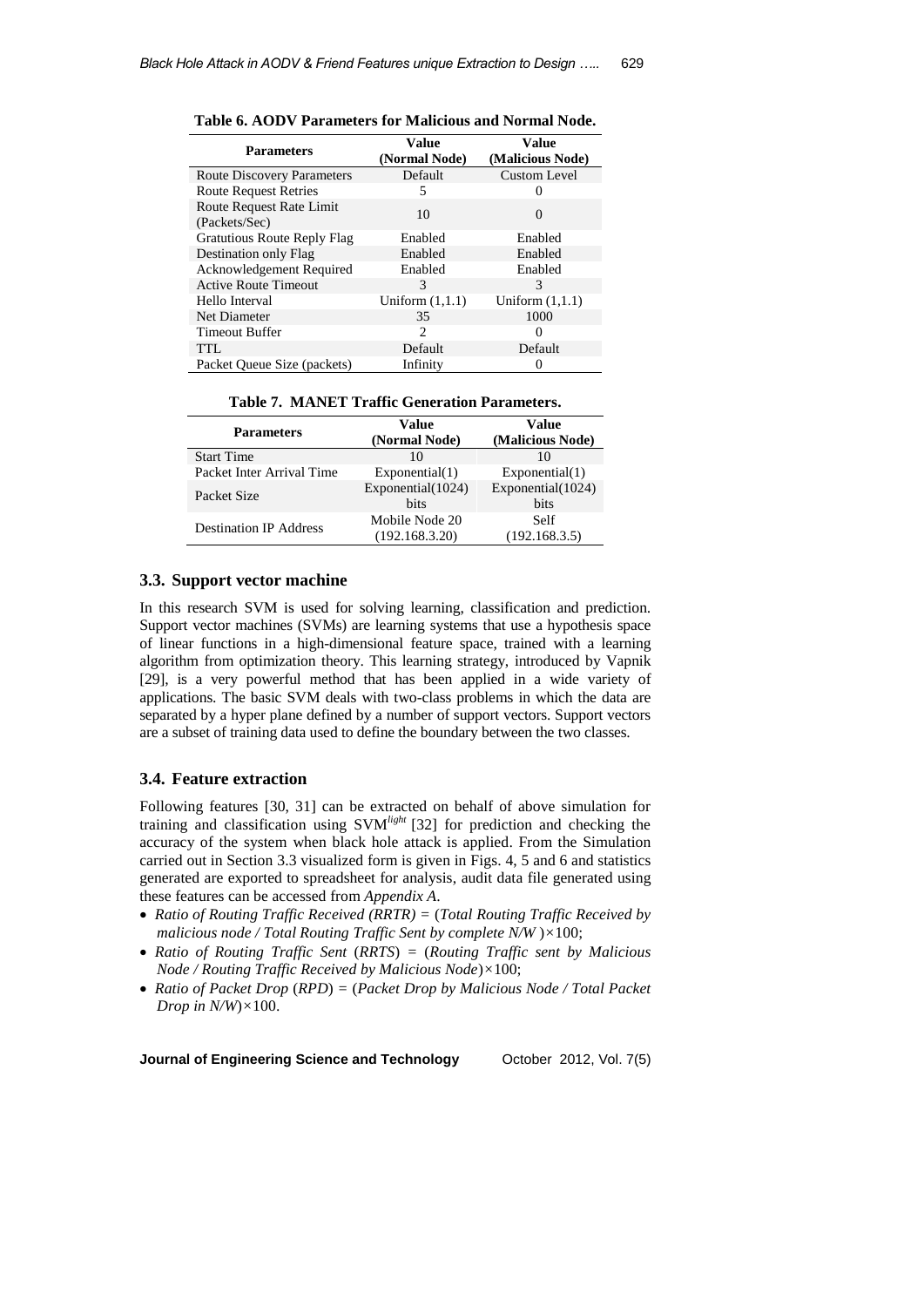

**Fig. 4. Total Routing Traffic Sent by the Network and Routing Traffic Received by the Malicious Node.**



**Fig. 5. Traffic Forwarded by Malicious Node.**



**Fig. 6. Total Packet Drop by the Network and Packet Drop by the Malicious Node.**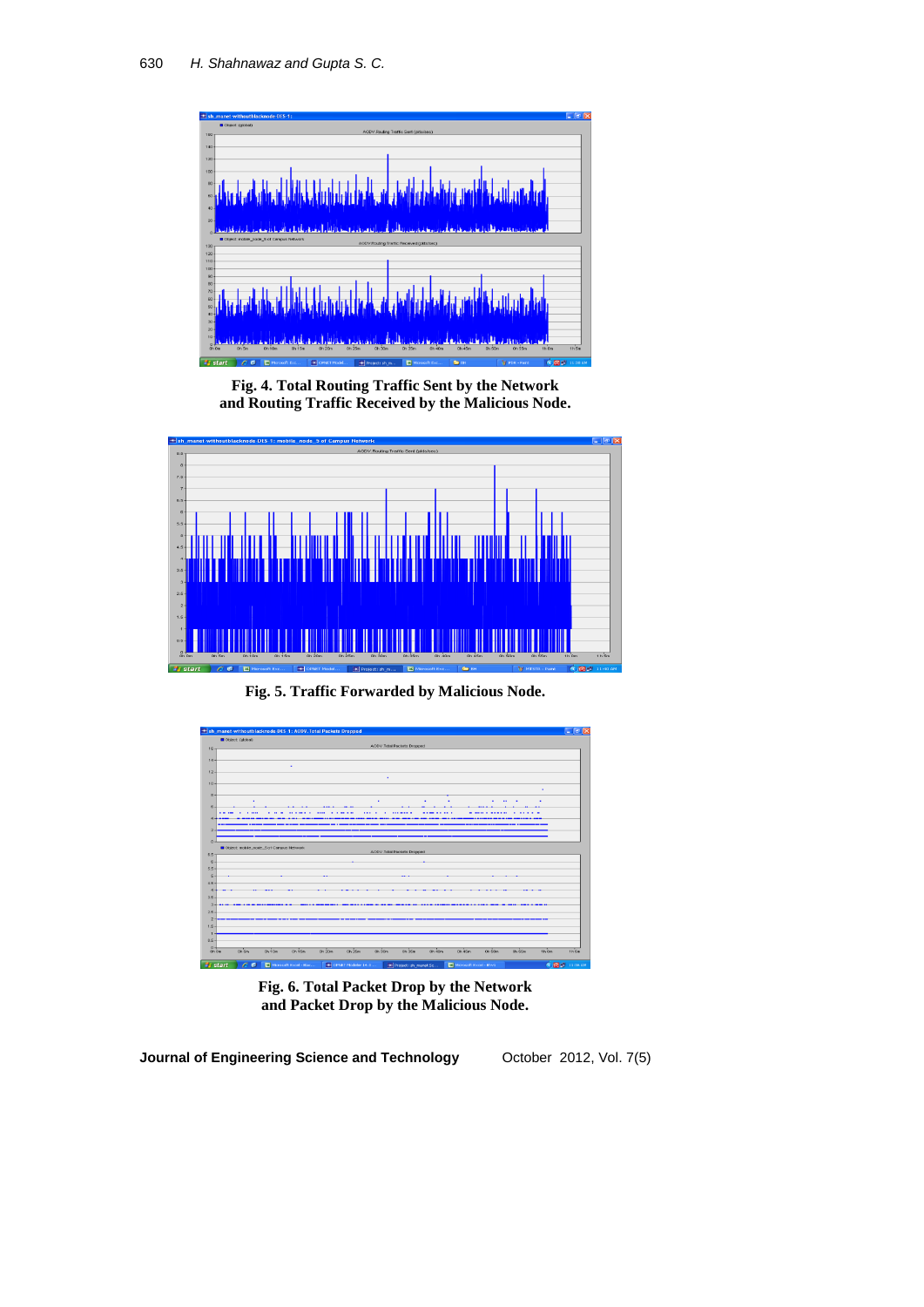#### **4. Results and Validation**

From the simulation carried out in Section 3, it is cleared that in the presence of malicious node performance of the system degraded and overhead increases. Binary classification is used for detecting the Intruders activity for Black Hole attack. For Training & Testing, Operating System UBUNTU 9.10 & P IV Dual core based machine is used. Audit (Training & Testing) data is formatted into svm light data format before classification and testing.

For Training data set (commands used in training and testing)

 $\frac{1}{2}$ ./svm\_learn –c <value> -g <value> <i/p file> <model file>

For Testing the testing data set

\$ ./svm\_classify <test file> <model file> <prediction file>

Model file generated after training of training data set is confidence value generated by SVM LIGHT, which is used to test the given test data set for prediction, Accuracy shows the True positive generated by detection engine. Accuracy generated above is on behalf of different values considered for C & γ parameters [29], and linear, radial & Sigmoidal functions are used. Tables 8 and 9 show the result of training and testing. The prediction file generated is a confidence file for testing data set on behalf of this we can predict whether the node is an intruder or a normal node. Model file generated is a detection engine which can be deployed in Intrusion detection system.

**Table 8. Trainig Data Set.**

| Input    | Train    | Function      | Parameters     | CPU Run    | Mis-       | Support |
|----------|----------|---------------|----------------|------------|------------|---------|
| Features | Data-Set |               | $(C,\gamma)$   | Time (Sec) | Classified | Vector  |
| 3        | 3568     | <b>LINEAR</b> | <b>DEFAULT</b> | 153.27     | 92         | 273     |
| 3        | 3568     | <b>LINEAR</b> | 0.5.0.5        | 36.39      | 1248       | 14      |
| 3        | 3568     | <b>LINEAR</b> | 1.0,0.5        | 2.90       | 2321       | 15      |
| 3        | 3568     | <b>LINEAR</b> | 1.0,1.0        | 13.07      | 2321       | 15      |
| 3        | 3568     | <b>LINEAR</b> | 2.0.1.0        | 2.89       | 2321       | 14      |
| 3        | 3568     | RADIAL        | <b>DEFAULT</b> | 2.36       | 56         | 938     |
| 3        | 3568     | RADIAL        | 0.5.0.5        | 1.87       | 52         | 814     |
| 3        | 3568     | <b>RADIAL</b> | 1.0.0.5        | 2.17       | 39         | 792     |
| 3        | 3568     | RADIAL        | 1.0, 1.0       | 3.41       | 40         | 920     |
| 3        | 3568     | RADIAL        | 2.0.1.0        | 2.67       | 37         | 900     |
| 3        | 3568     | Sigmoidal     | <b>DEFAULT</b> | 1.44       | 1247       | 2494    |
| 3        | 3568     | Sigmoidal     | 0.5.0.5        | 1.54       | 1247       | 2494    |
| 3        | 3568     | Sigmoidal     | 1.0.0.5        | 1.36       | 1247       | 2494    |
| 3        | 3568     | Sigmoidal     | 1.0.1.0        | 1.39       | 1247       | 2494    |
| 3        | 3568     | Sigmoidal     | 2.0, 1.0       | 1.47       | 1247       | 2494    |

| <b>Table 9. Test Data Set.</b> |  |  |  |  |
|--------------------------------|--|--|--|--|
|--------------------------------|--|--|--|--|

| Input<br>Features | <b>Test Data</b><br>Set | Correct | Incorrect | Accuracy | Precision/Recall |
|-------------------|-------------------------|---------|-----------|----------|------------------|
| 3                 | 3568                    | 3476    | 92        | 97.42    | 99.78%/96.25%    |
| 3                 | 3568                    | 2320    | 1248      | 65.02    | 65.05%/99.91%    |
| 3                 | 3568                    | 1247    | 2321      | 34.95    | 50%/0.09%        |
| 3                 | 3568                    | 1247    | 2321      | 34.95    | 50%/0.09%        |
| 3                 | 3568                    | 1247    | 2321      | 34.95    | 50%/0.09%        |
| 3                 | 3568                    | 3512    | 56        | 98.43    | 98.63%/98.97%    |
| 3                 | 3568                    | 3516    | 52        | 98.54    | 98.84%/98.92%    |
| 3                 | 3568                    | 3529    | 39        | 98.91    | 99.39%/98.92%    |
| 3                 | 3568                    | 3528    | 40        | 98.88    | 99.35%/98.92%    |
| 3                 | 3568                    | 3531    | 37        | 98.96    | 99.39%/99.0%     |
| 3                 | 3568                    | 2321    | 1247      | 65.05    | 65.05%/100%      |
| 3                 | 3568                    | 2321    | 1247      | 65.05    | 65.05%/100%      |
| 3                 | 3568                    | 2321    | 1247      | 65.05    | 65.05%/100%      |
| 3                 | 3568                    | 2321    | 1247      | 65.05    | 65.05%/100%      |
| 3                 | 3568                    | 2321    | 1247      | 65.05    | 65.05%/100%      |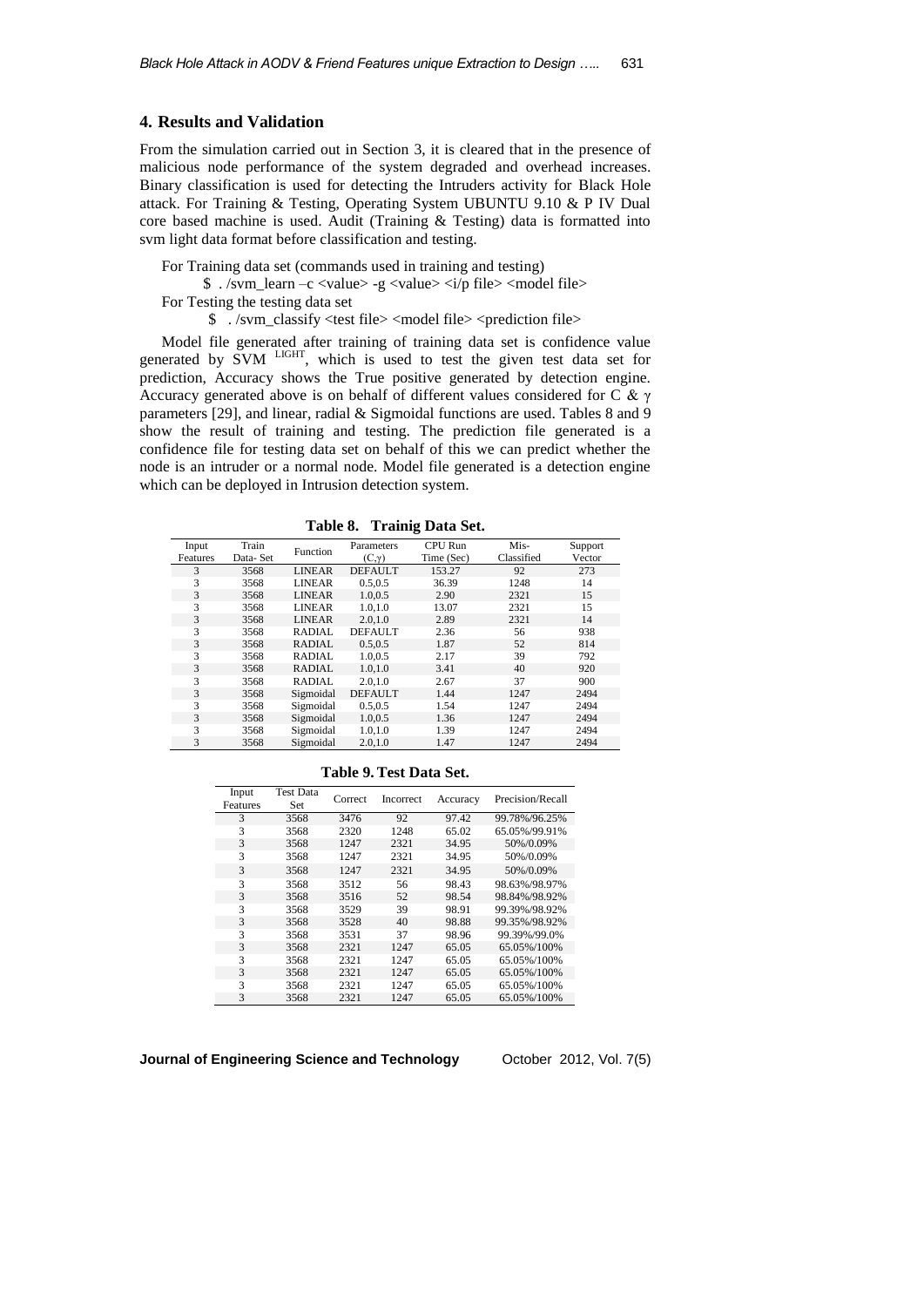## **5. Conclusions and Future Work**

In this paper, True positive will be reported very fast in Lids  $\&$  Friend list generated by Lids will be sent to the Gids module for further investigation. Global Detection Engine will generate the friend list according to trust level, higher the trust level of the node may be used for other different processes like routing, and deciding the cluster head for scalable adhoc networks. Feature extracted for Routing parameters and MANET Traffic generation parameters can be used for different routing protocols. For detection engine machine learning algorithm Support Vector Machine is used which is light weighted and considered best among the supervised learning algorithms, prediction (accuracy) generated by the SVM for input features and different values of C  $\& \gamma$  to stabilized the system for given training and testing data sets are satisfactory. We will use the model file generated by the function at which accuracy is higher for final deployment of the detection engine. Future work can be included to extract the features from routing & MANET Traffic parameters for identifying the attacks possible in Adhoc network and to generate the model file and testing that model file in different scenarios and finally deploying the detection engine in node models for intrusion detection system.

## **References**

- 1. Zhang, Y.; and Lee, W. (2000). Intrusion detection in Wireless Ad hoc Networks. *Proceedings of the* 6 *th Annual International Conference on Mobile Computing and Networking*, 275-283.
- 2. Anderson, J.P. (1980). Computer security threat monitoring and surveillance. *Technical Report*, James P. Anderson Co., Fort Washington, Pa, 19034.
- 3. Denning, D.E.; (1987). An intrusion-detection Model. *IEEE Transactions on Software Engineering*, SE-13(2), 222- 232.
- 4. Debar, H.; Dacier, M.; and Wespi, A. (2000). A revised taxonomy for intrusion detection systems. *Annales des Telecommunications,* 55(7-8), 361-378.
- 5. Zhang, X.; Sekiya, Y.; and Wakahara, Y. (2009) Proposal of a method to detect black hole attack in MANET. *International Symposium on Autonomous Decentralized Systems ISADS*'09, 1-6.
- 6. Lu, S.; Li, L.; Lam, K.-Y.; and Jia, L. (2009). SAODV: A MANET routing protocol that can withstand black hole attack. *International Conference on Computational Intelligence and Security CIS* '09, 2, 421-425.
- 7. Medadian, M.; Yektaie, M.H.; and Rahmani, A.M. (2009). Combat with Black hole attack in AODV routing protocol in MANET. *First Asian Himalayas International Conference on Internet AH-ICI* 2009, 1-5.
- 8. Otrok, H.; Debbabi, M.; Assi, C.; and Bhattacharya, P. (2007). A cooperative approach for analyzing intrusions in Mobile Ad hoc Networks. *Proceedings of the* 27th International Conference Distributed Computing Systems Workshops ICDCSW'07, 86.
- 9. Davis, J.; Hill, E.; Spradley, L.; Wright, M.; Scherer, W.; and Zhang, Y. (2003). Network security monitoring - intrusion detection. *Systems and Information Engineering Design Symposium IEEE*, 241-246.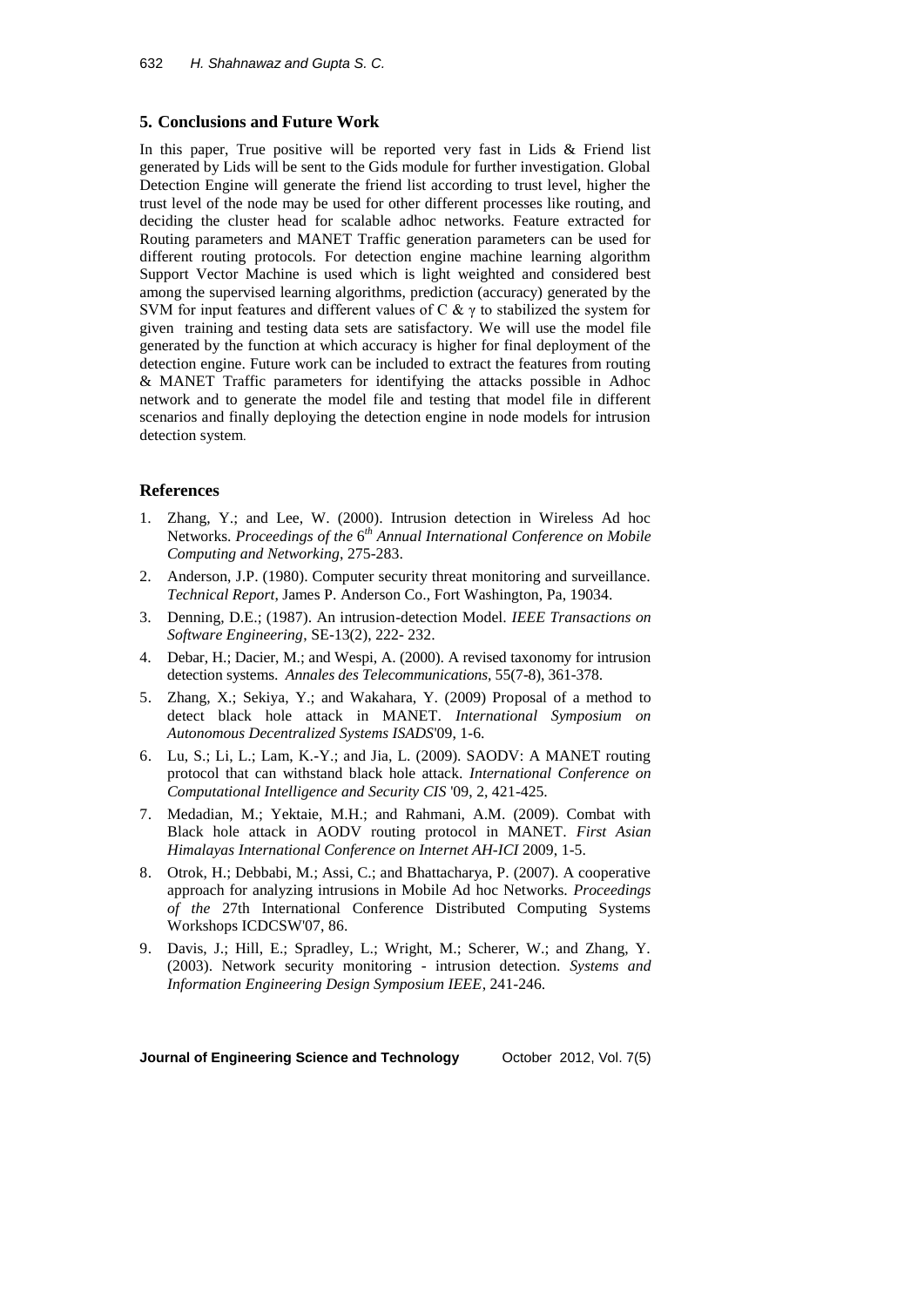- 10. Yan, Z.; Zhang, P.; and Virtanen, T. (2003). Trust evaluation based security solution in Ad hoc networks. *Proceedings of the* 7 *th* Nordic *Workshop on Secure IT Systems*, *NordSec* 2003, 1-14.
- 11. Kong, J.; Petros, Z.; Luo, H.; Lu, S.; and Zhang, L. (2001). Providing robust and ubiquitous security support for Mobile Ad-hoc Networks. *Ninth International Conference on Network Protocols*, 251-260.
- 12. Bhargava, S.; and Agrawal, D.P. (2001). Security enhancements in AODV protocol for wireless ad hoc networks. *Vehicular Technology Conference*, 2001. *VTC* 2001 *Fall*. *IEEE VTS* 54th, 4, 2143-2147.
- 13. Ma, Z.; and Zheng, X. (2009). Cooperation modeling for intrusion detection system based on Multi-SoftMan. *Proceedings of* 3 *rd International Conference on Anti-counterfeiting, Security, and Identification in Communication ASID*  2009, 493-496.
- 14. Song, C.; and Zang, Q. (2009). OMH Suppressing selfish behavior in Ad hoc Networks with one more hop. *Mobile Networks and Applications*, 14(2), 178-187.
- 15. Balakrishnan, K.; Deng, J.; and Varshney, V.K. (2005). TWOACK: preventing selfishness in Mobile Ad hoc Networks. *Wireless Communications and Networking Conference IEEE*, 4, 2137-2142
- 16. Li, H.; and Singhal, M. (2006). A secure routing protocol for Wireless Ad hoc Networks. *Proceedings of the* 39*th Annual Hawaii International Conference on System Sciences HICSS*'06, 9, 225a.
- 17. Razak, S.A.; Furnell, S.; Clarke, N.; and Brooke, P. (2006). A two-tier intrusion detection system for Mobile Ad hoc Networks - A friend approach. Springer Link, *Lecture Notes in Computer Science*, 3975, 590-595.
- 18. Abusalah, L.; Khokhar, A.; and Guizani, M. (2006). NIS01-4: Trust aware routing in Mobile Ad hoc Networks. *Global Telecommunications Conference GLOBECOM* '06 *IEEE*, 1-5.
- 19. Nekkanti, R.K.; and Lee C.-W. (2004). Trust based adaptive on demand Ad hoc routing protocol. *Proceedings of the* 42*nd ACM Southeast Regional Conference*, 88-93.
- 20. Pirzada, A.A.; and McDonald, C. (2004). Establishing trust in pure Ad-hoc networks. *In Proceedings of the* 27*th Australasian Computer Science Conference* ACSC'04, 26, 47-54.
- 21. Eschenauer, L. (2002). *On trust establishment in Mobile Ad hoc Networks*. Master's Thesis, Department of Electrical and Computer Engineering, University of Maryland, College Park.
- 22. Mohammed, Y.A.; and Abdullah, A.B. (2009). Security mechanism for MANETs. *Journal of Engineering Science and Technology* (*JESTEC*), 4(2), 231-242.
- 23. Shahnawaz, H.; Gupta, S.C.; Mukesh, C.; and Mandoria, H.L. (2010). A proposed model for intrusion detection system for Mobile Ad hoc Network. *Proceedings of* 2010 *International Conference on Computer and Communication Technology* (*ICCCT*), 99-102.
- 24. Shahnawaz, H.; and Gupta, S.C. (2011). Friend features extraction to design detection engine for intrusion detection system in Mobile Ad hoc Network.